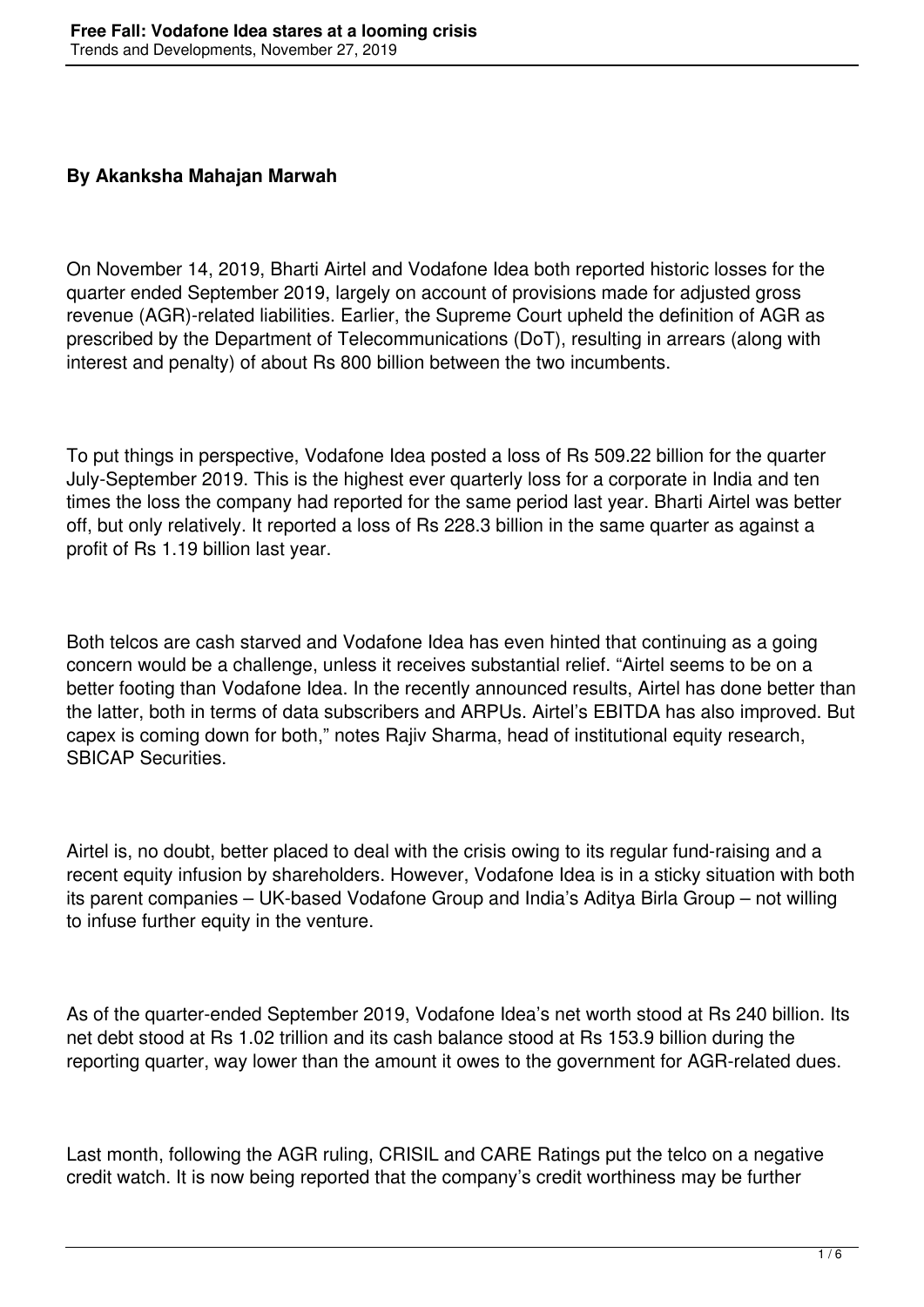slashed to BBB-/junk category. A rating downgrade will dampen Vodafone Idea's chances of raising additional debt to pay its dues.

## **Delving deeper**

Although Vodafone Idea's situation was precarious even before the AGR judgment was pronounced, the ruling has pushed the telco into an existential crisis of sorts.

Vodafone and Idea had been present in the Indian telecom market for over a decade and had a fairly good run. The entry of Reliance Jio Infocomm Limited in 2016, however, caused an unprecedented disruption in the market with the company offering free voice calls, bundled with highly affordable 4G data packs. The incumbents responded by slashing their tariffs and in the process, took a massive hit in profitability. They could ill-afford the discounted rates that a new telco like Jio could, given that the latter came with a massive 4G build-out and, of course, a large stash of funds courtesy its parent, Reliance Industries Limited. In hindsight, the incumbents should have been more prudent and innovative in their counter-strategy and not have merely followed suit, analysts note.

The Vodafone-Idea merger in 2017 was conceived to give firepower to the combined entity and enable it to overcome competitive pressures in the market. However, the merged entity has not seen any profit till date. Its EBITDA continues to be under pressure despite operational synergies kicking in. Its ARPUs at Rs 107 have been much lower than Airtel's at Rs 128 and Jio's at Rs 120 during the period July-September.

Last year, the cut in interconnect usage charges (IUC) crippled Vodafone Idea's revenues; now, the AGR judgment has delivered a body blow to its fragile finances, severely denting its ability to compete in a three-player market. "It looks increasingly plausible to believe that, in the absence of any serious relief, the Indian telecom space may get reduced to a two private player market," reads a recently released note by SBICAP Securities.

Clearly, the Vodafone Idea debacle has ramifications for the sector as a whole. As analysts point out, a duopoly is much less stable and competitive than a three-player market structure. The former has fairly high chances of either mutual destruction or collusion, both of which ultimately harm consumer interests.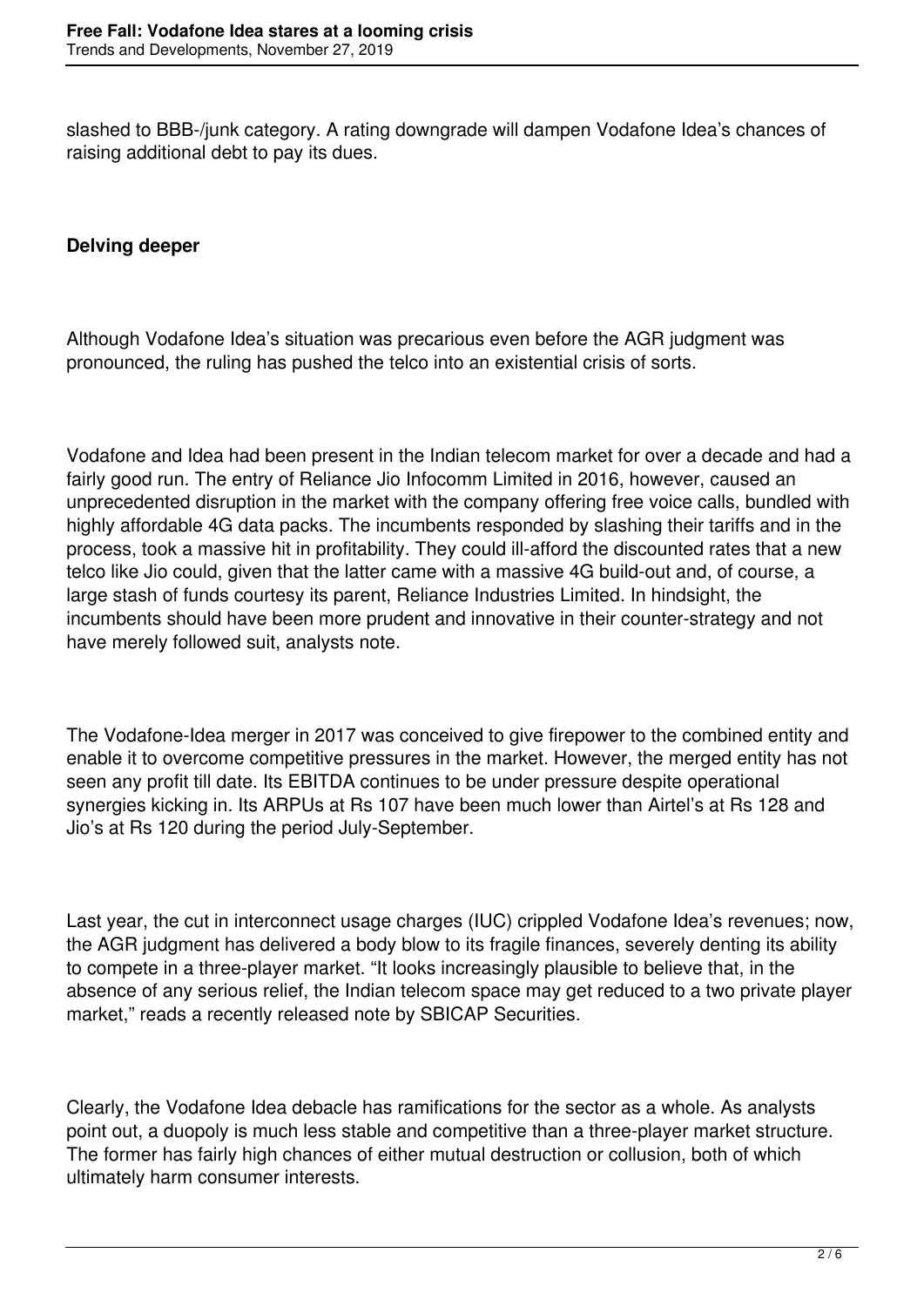Importantly, if Vodafone Idea were to go into insolvency, it would end up creating the biggest non-performing asset for lenders, adding to the woes of an already strained banking sector. Moreover, when a large global player like Vodafone Plc, which has been India's poster boy for foreign investment, writes off its investments in the country, it is demoralising for not only the sector but the economy as a whole.

Recourse through a corporate insolvency resolution process will not be easy for the telco. The treatment of spectrum as an asset under insolvency proceedings continues to be a grey area in the minds of investors. Aircel, the first telecom company to face IBC (Insolvency and Banking Code) proceedings, is yet to receive approval from the National Company Law Tribunal for its resolution process.

## **Need of the hour**

To tide over the crisis in the sector, telecom operators are seeking some remedial measures from the government. According to Rajan Mathews, director general, Cellular Operators Association of India (COAI), "Debt restructuring of some sort must be considered immediately. A longer tenure for payment of spectrum liabilities will give telcos a window to recoup their cash flows."

If the government agrees to defer spectrum payments, it would give a lifeline to Vodafone Idea. The telco has also sought relief from payment of interest, penalties, and interest on penalties in the AGR case. However, DoT has already issued notices to telcos for payment of dues within three months.

Further, licence fee (LF) and spectrum usage charges (SUC) should be brought down substantially, as they erode 12-13 per cent of a telco's topline. Industry analysts also note there is an urgent need to re-look at the arrangement of collecting LF/SUC in the form of revenue share. This arrangement was established two decades ago, at a time when spectrum was administratively allocated by the government. However, since 2010, telcos have been purchasing spectrum through an auction mechanism, wherein the government collects spectrum fees (a hefty one) upfront. In such a scenario, there is little justification in continuing to collect LF/SUC in the form of a revenue share. Some analysts suggest that the centre should discontinue revenue sharing with retrospective effect from 2010 onwards, thus bringing down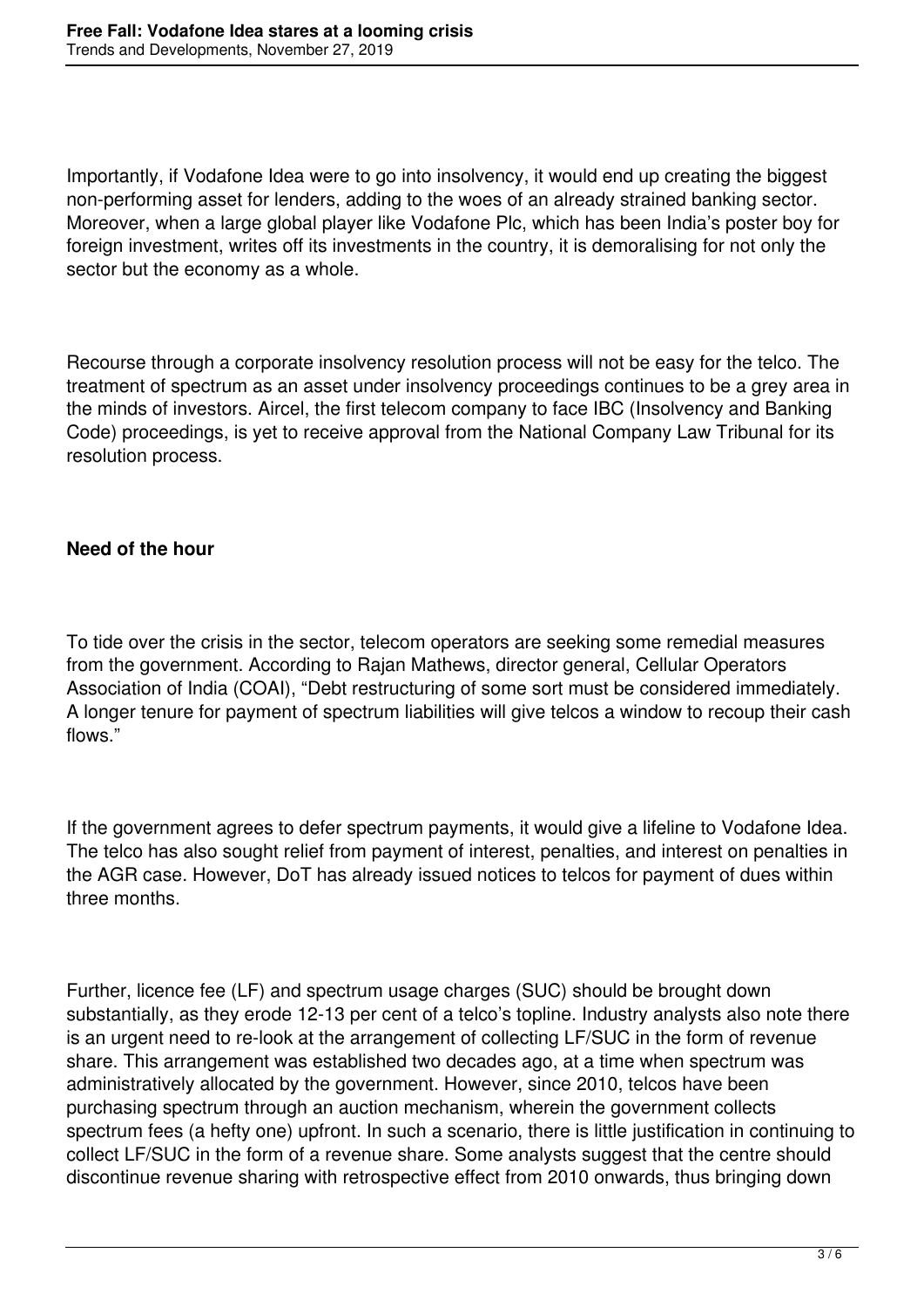the telcos' outgo on AGR substantially.

The government should also look into the telcos' request to expedite the refund of input tax credit for GST, which stacks up to Rs 350 billion at an industry level. This would help in overcoming liquidity constraints to some extent.

Then, there is the issue of zero IUC, which needs to be addressed at the earliest. Airtel and Vodafone Idea are of the view that IUC should not be removed, at least not for the next three years. Vodafone Idea gets about a third of its operating profit from net IUC receipts and making IUC zero would further weaken its financial position.

The industry desperately needs a long-term solution. A committee of secretaries (CoS) headed by the cabinet secretary, Rajeev Gauba, is reportedly working on a relief package for the sector. Aside from a relief package, what is also needed is some serious thinking around tariffs, which are currently at sub-optimal levels.

In fact, fixing the pricing issue holds the key to the sector's long-term sustainability. Jio's entry brought in an era of zero voice tariffs and rock-bottom data tariffs. As per Kotak Institutional Equities, consumer spends on mobile services have fallen from Rs 1.8 trillion to around Rs 1.2 trillion in the past three years. This has had a debilitating impact on the incumbents' profitability.

There are reports that the government may ask the Telecom Regulatory Authority of India (TRAI) to review floor pricing. Such a move may put an end to the brutal price war amongst telcos. DoT has estimated that a 10 per cent increase in tariffs could help improve telco revenues by about Rs 350 billion.

But regulating prices in a market where the regulator has preferred forbearance for over 16 years presents a predicament of sorts. Besides, most developed telecom markets globally do not have pricing strictures. Analysts also point out that since 2G, 3G and 4G each has different capex requirements, setting a uniform floor price would be a challenge.

## **So, what happens to Vodafone Idea now?**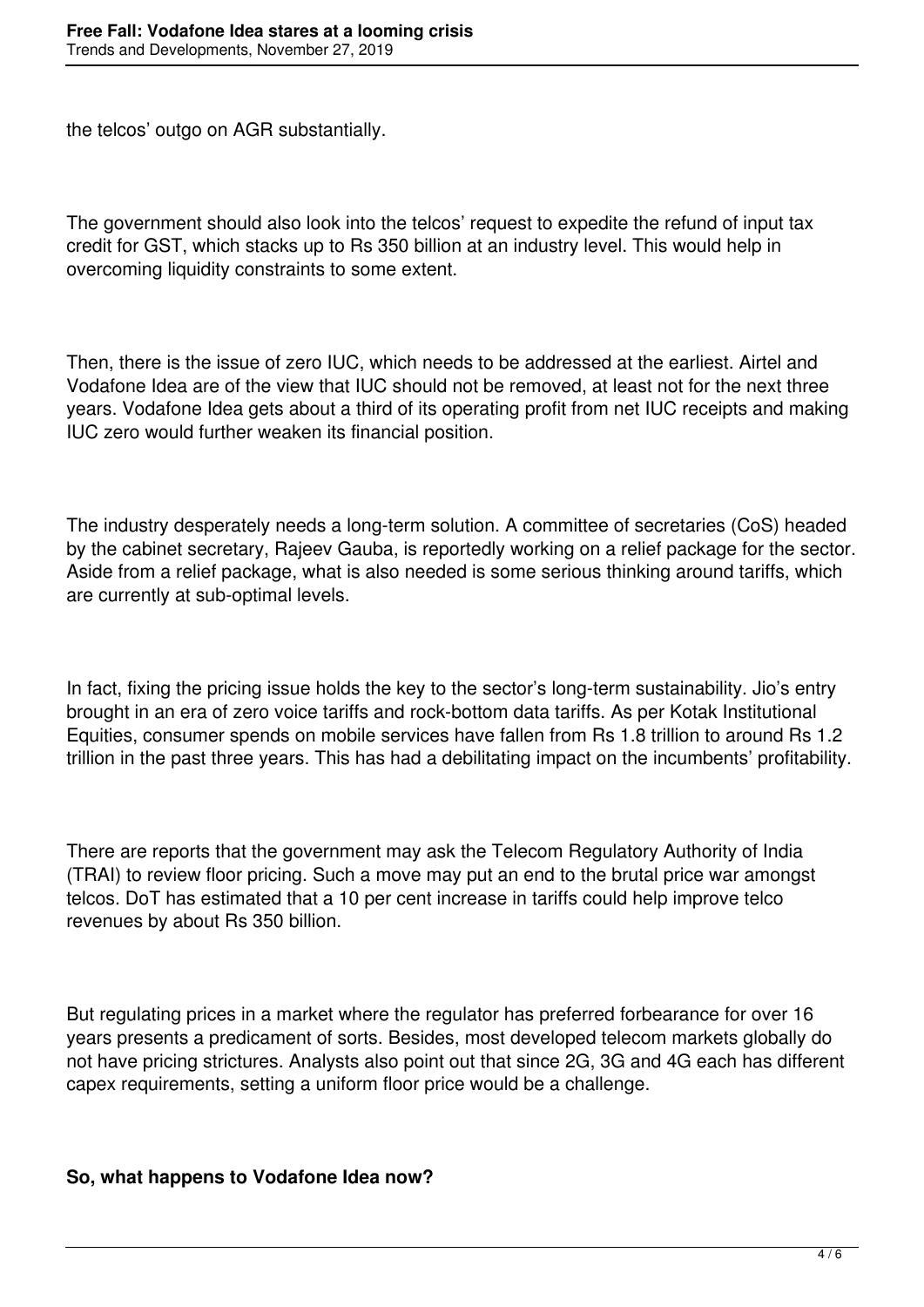That, indeed, is the big question industry is asking. Experts believe that Vodafone Idea's survival is crucial, for several reasons. Can the sector survive the exit of a player that serves 311 million subscribers? Would Airtel and Jio be able to absorb these subscribers given their constrained network capacities (Jio does not even have 2G/3G infrastructure to cater to them)? And can a meaningful 5G spectrum auction be conducted between two players, of which Airtel's participation looks doubtful at the moment?

"India is a huge market with over 1 billion subscribers and would require at least three large players to maintain competition. Unlike its smaller peers that have exited the market due to heavy losses, Vodafone Idea has a much larger nationwide infrastructure and the largest base of subscribers in the country. It has been a key participant in the market and its survival and ability to invest are vital not only for continued innovation in the sector but also to support other sectors that rely on communications infrastructure," comments Inderpreet Kaur, analyst, Ovum.

From a big picture perspective, Vodafone Idea's future will have a strong bearing on India's attempt to emerge as a preferred foreign investment destination. Investor confidence in any sector is rooted in predictability and visibility in terms of long-term growth prospects, which, in turn, is a function of sound policies and regulations. As Dr Mahesh Uppal, director, ComFirst, points out, "Profit and loss in a regulated sector like telecom do not depend on the companies alone. The government and TRAI too have a responsibility to create an environment that attracts serious investors to pump in the large sums needed to create and upgrade the networks of tomorrow. India cannot afford a short-sighted approach to infrastructure."

The telecom sector is the backbone of India's digital vision and will be instrumental in achieving the \$5 trillion GDP target by 2024. The government must take cognisance of this and undertake appropriate measures to tidy up the sector's financial mess. After having stepped in to revive telecom PSUs BSNL-MTNL, it's time now to act in support of the beleaguered private sector incumbents. Else, the industry could well be staring at a crisis it finds difficult to survive.

About Us We are Hiring Contact Us